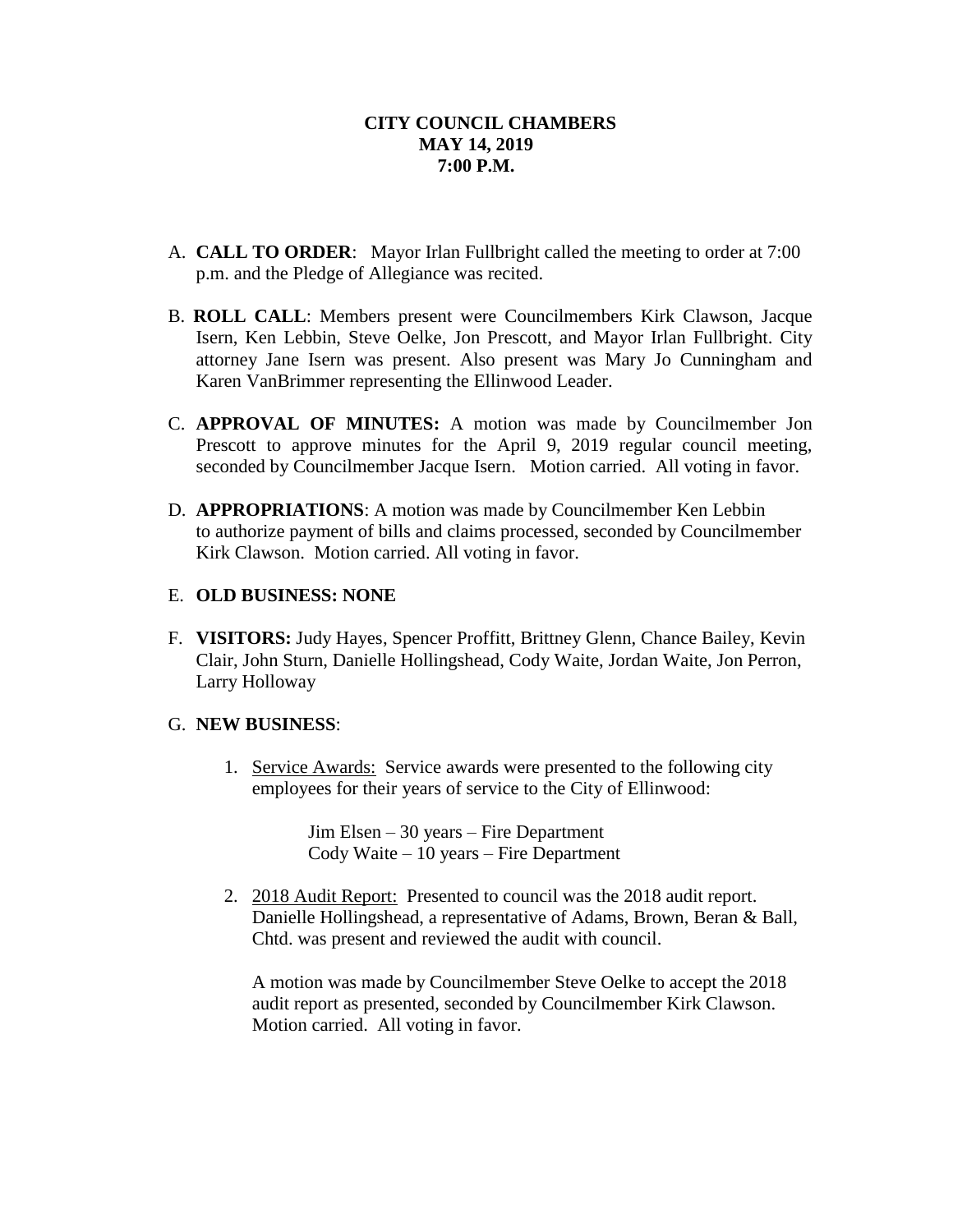3. Ordinance for Consumption of Alcohol on Public Property: Presented to council for review was Ordinance 2019-5, an ordinance that allows for the consumption of enhanced cereal malt beverages in the City Park from 4:00 p.m., Thursday, July 18, 2019, through 2:00 a.m. Sunday July 21, 2019 in association with the beverage tent and the After Harvest Festival.

A motion was made by Councilmember Jon Prescott to approve Ordinance 2019-5, an ordinance exempting certain following described public property, the title of which is vested in the City of Ellinwood, Kansas to permit the consumption of enhanced cereal malt beverages thereon, as authorized by charter ordinance No. 5 of said city and establishing the time when such exemption shall be effective. Motion was seconded by Councilmember Ken Lebbin. Motion carried. All voting in favor.

4. Kansas Sidewinders Cereal Malt Beverage Application: Presented to council was an application for a cereal malt beverage license submitted by the Kansas Sidewinders MC for operation of a beverage tent at the After Harvest Festival beginning Thursday, July 18, 2019 at 4:00 p.m. through midnight on Saturday, July 20, 2019.

A motion was made by Councilmember Ken Lebbin to approve the cereal malt beverage application for operation of a beverage tent by the Kansas Sidewinders MC at the After Harvest Festival for Thursday July 18, 2019 beginning at 4:00 p.m. through midnight on Saturday, July 20, 2019 for the licensed premise as outlined in Ordinance 2019-5. Motion seconded by Councilmember Jacque Isern. Motion carried. All voting in favor.

5. Defibrillator Purchase: Staff explained the two defibrillators in the ambulances are 11 and 14 years old and at the end of 2019, the manufacturer will no longer offer support or maintenance for these units. EMS Director, Brittney Glenn applied for a grant to help purchase the replacement of one of the units and was successful in receiving this grant. The grant is a 50/50 match with the total cost of the defibrillator being \$37,325.00, therefore the city's share would be \$18,662. Funds are available in the Fire Ambulance Equipment fund for this purchase.

A motion was made by Councilmember Steve Oelke to approve the city match of \$18,662 toward the purchase of the defibrillator, seconded by Councilmember Jon Prescott. Motion carried. All voting in favor.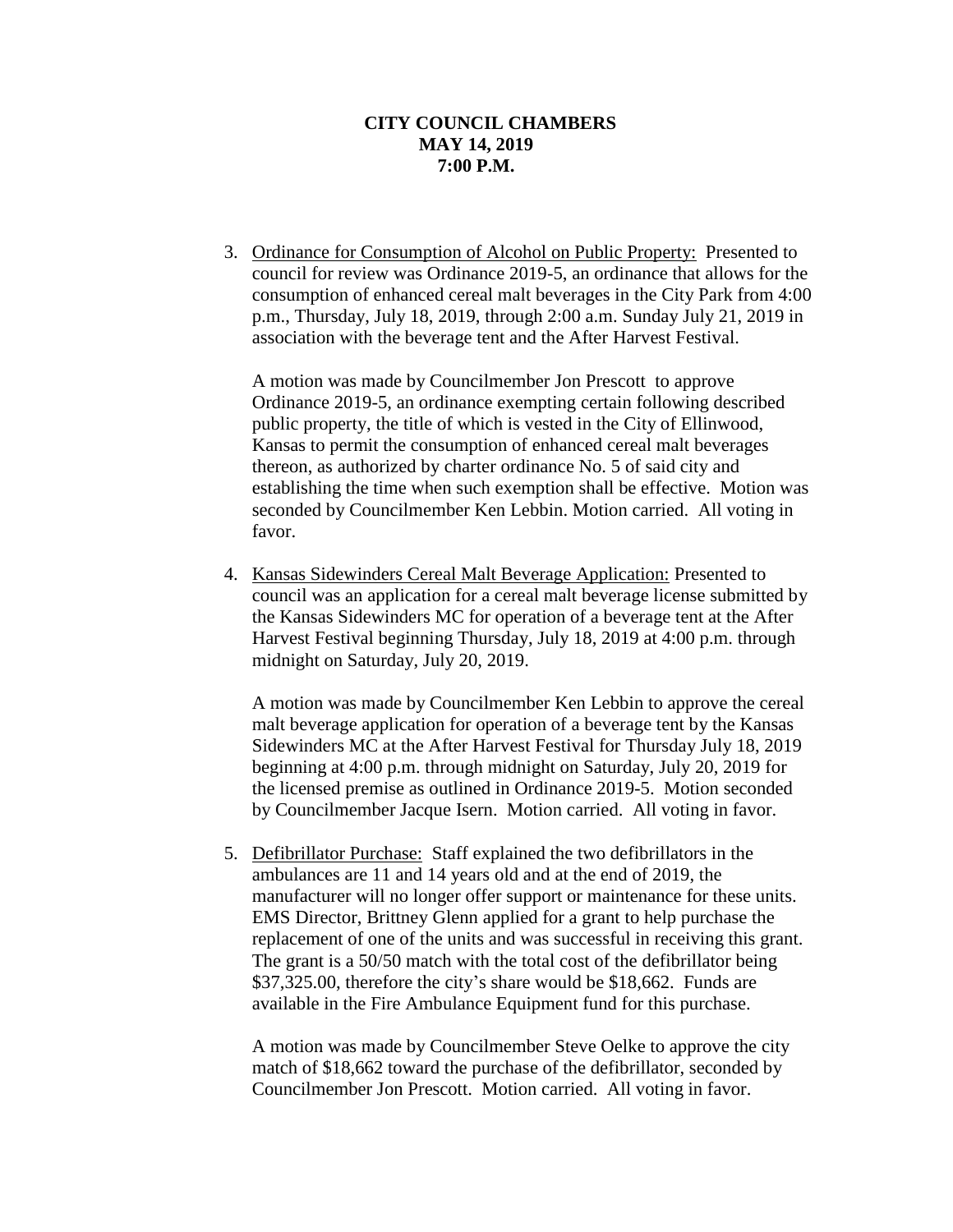6. Lift Station: Staff explained the sewer lift station located in the 500 block of N. Fritz needs replaced. Presented to council was a quote from Smith and Loveless for the equipment in the amount of \$50,786 and a quote from Hickman Environmental Services for the installation in the amount of \$5,500.

A motion was made by Councilmember Ken Lebbin to approve the purchase of the lift station equipment in the amount of \$50,786 from Smith and Loveless and the installation cost of \$5500 from Hickman Environmental Services, seconded by Councilmember Kirk Clawson. Motion carried. All voting in favor.

7. Distributive Generation Base Rate Ordinance: Presented to council was Ordinance 2019-6, an ordinance that establishes the formula for setting monthly base meter rates for distributive generation. These rates would be assessed to any customer who has electric generation (solar) and wants to tie their generation into the city's system for distribution. John Sturn, an Ellinwood resident interested in pursuing the distributive generation was present at the meeting to discuss concerns regarding the rate structure and regulations. Also present at the meeting to assist in answering questions regarding the distributive generation was Larry Holloway from the Kansas Power Pool and Jon Perron, electric distribution superintendent.

After much discussion, city council directed legal counsel to make changes to the ordinance to allow for an option for metering output so an adjustment could be made to the grid access charge for decreasing efficiency in the solar panels. Item was tabled to allow modifications to the ordinance to be reviewed at the June, 2019 meeting.

8. Distributive Generation Standards Ordinance: Staff explained the current Interconnection Standards for Installation and Parallel Operation of Customer Owned Generation Facilities and the associated Net Metering Rate Rider was adopted by council in August, 2017. Presented to council were revised copies of the Interconnection Standards and the Net Metering Rate Rider and Ordinance 2019-7 an ordinance adopting interconnect standards for installation and parallel operation of customer owned residential and commercial renewable generation facilities for customer owned renewable energy generation facilities.

After much discussion the issue was tabled to allow for research and possible changes to the sizing regulations and minimum insurance liability requirement.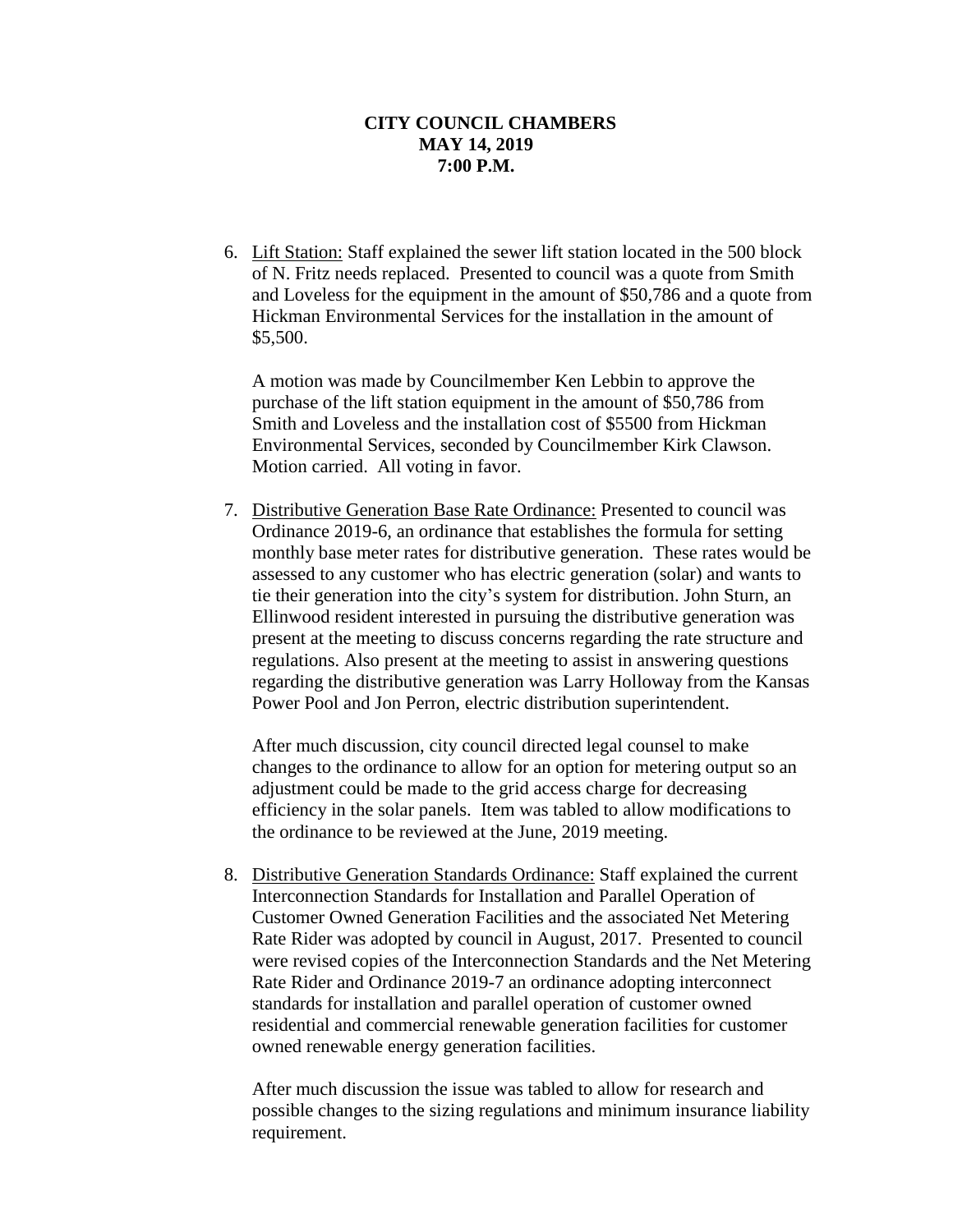9. Election of Council President: As provided in the Ellinwood City Code, the City Council shall annually elect one of their own body, as "President of the Council." The Council President shall preside at all meetings of the Council in the absence of the Mayor.

A motion was made by Councilmember Jon Prescott nominating Councilmember Ken Lebbin as Council President, seconded by Councilmember Kirk Clawson. Motion carried. All voting in favor.

10. Designation of Official Depository: Each year the Mayor designates, with the consent of council, the institutions that may serve as depositories for City funds. The institutions recommended for this designation are:

Sunflower Bank, N.A. Community Bank of the Midwest

A motion was made by Councilmember Kirk Clawson to accept the designations as recommended by Mayor Irlan Fullbright, seconded by Councilmember Ken Lebbin. Motion carried. All voting in favor.

11. Designation of Official Newspaper: Each year the Mayor shall designate, with the consent of Council, the official newspaper for publication of city notices. The Ellinwood Leader is the only operating newspaper in Ellinwood and is recommended for designation as the official newspaper. Staff suggested designating the Great Bend Tribune as an alternate official newspaper.

A motion was made by Councilmember Ken Lebbin to accept the designation of the Ellinwood Leader as primary official newspaper and the Great Bend Tribune as an alternate official newspaper, seconded by Councilmember Jon Prescott. Motion carried. All voting in favor

12. Appointment of Fire Committee: Each year the Mayor appoints two members of the council to represent the City in discussion with the two townships for contractual services to the fire district. This appointment is subject to council approval. Generally, the townships each pay 1/3 of the operating costs plus ½ of the direct rural equipment costs.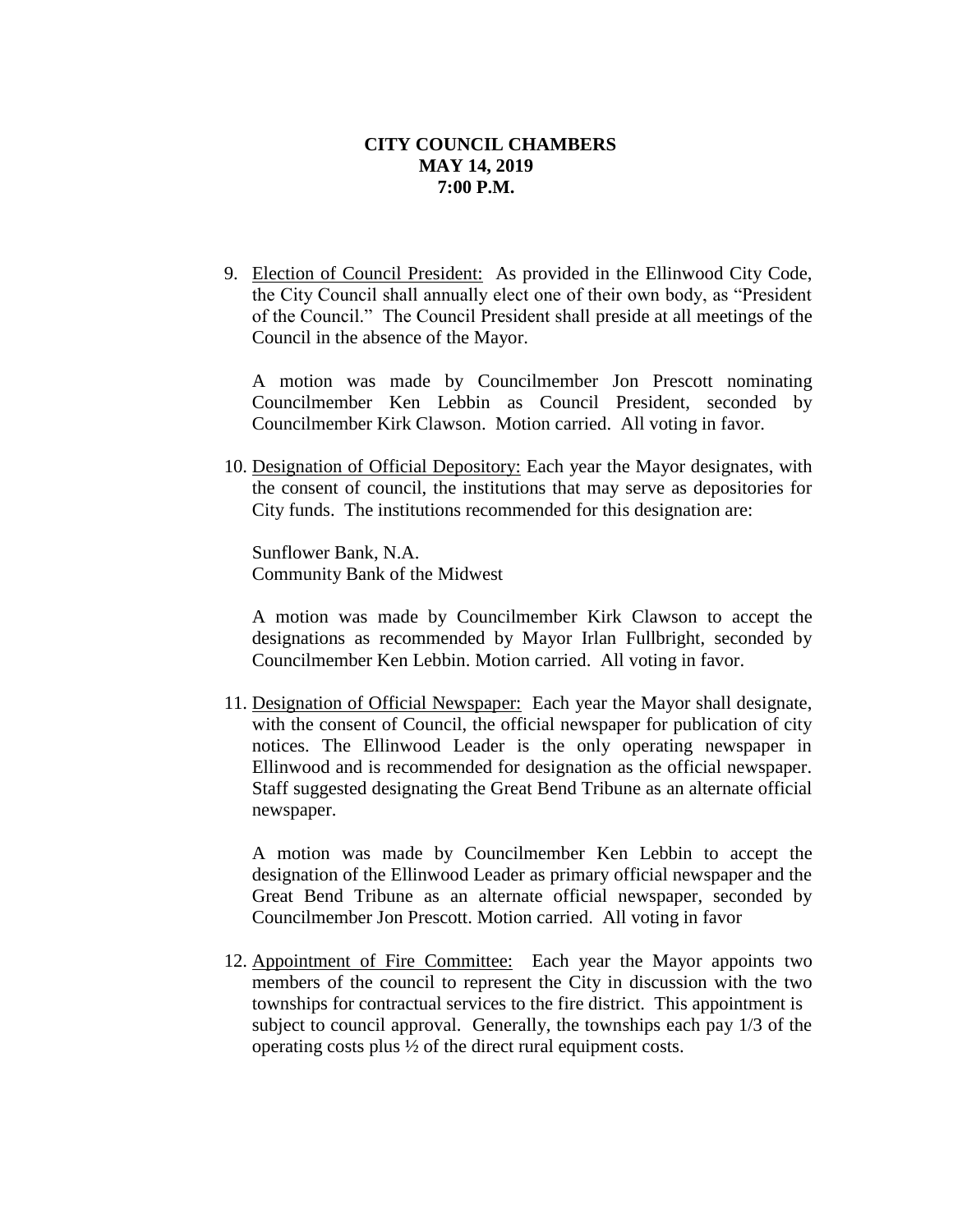Mayor Fullbright recommended appointment of Councilmembers Steve Oelke and Kirk Clawson to the Fire Committee. A motion was made by Councilmember Jon Prescott to accept the appointments as submitted by Mayor Irlan Fullbright, seconded by Councilmember Jacque Isern. Motion carried. All voting in favor.

13. Executive Session for Non-Elected Personnel: An executive session is requested for discussion of job performance of non-elected personnel. A motion was made by Councilmember Ken Lebbin to recess into executive session for discussion of job performance of non-elected personnel. Executive session will be for fifteen (15) minutes beginning at 9:03 p.m. and council will reconvene in the council chambers at 9:18 p.m. Persons to remain in executive session are the governing body, city administrator and city attorney, seconded by Councilmember Jon Prescott. Motion carried. All voting in favor. The governing body recessed into executive session at 9:03 p.m.

Meeting reconvened at 9:18 p.m. No action taken.

14. Annual Appointment of Department Directors: As provided by City Code, the Mayor, with consent of council, may appoint the city officers/directors.

The following Department Directors are recommended for appointment:

| Kevin Clair             | Street & Parks Superintendent               |
|-------------------------|---------------------------------------------|
| Jon Perron              | <b>Electric Distribution Superintendent</b> |
| James McMullen          | <b>Electric Production Superintendent</b>   |
| <b>Chance Bailey</b>    | <b>Chief of Police</b>                      |
| Kim Schartz             | City Clerk                                  |
| Janice Birzer           | <b>City Treasurer</b>                       |
| Chris Komarek           | City Administrator                          |
| <b>Charles Pike</b>     | Municipal Judge                             |
| Chris Komarek           | Fire Chief                                  |
| <b>Brittney Bailey</b>  | <b>EMS</b> Director                         |
| Isern & Carpenter       | City Attorney                               |
| <b>Spencer Proffitt</b> | Water/Wastewater Superintendent             |
| <b>Brad Helfrich</b>    | <b>Sanitation Department</b>                |
|                         |                                             |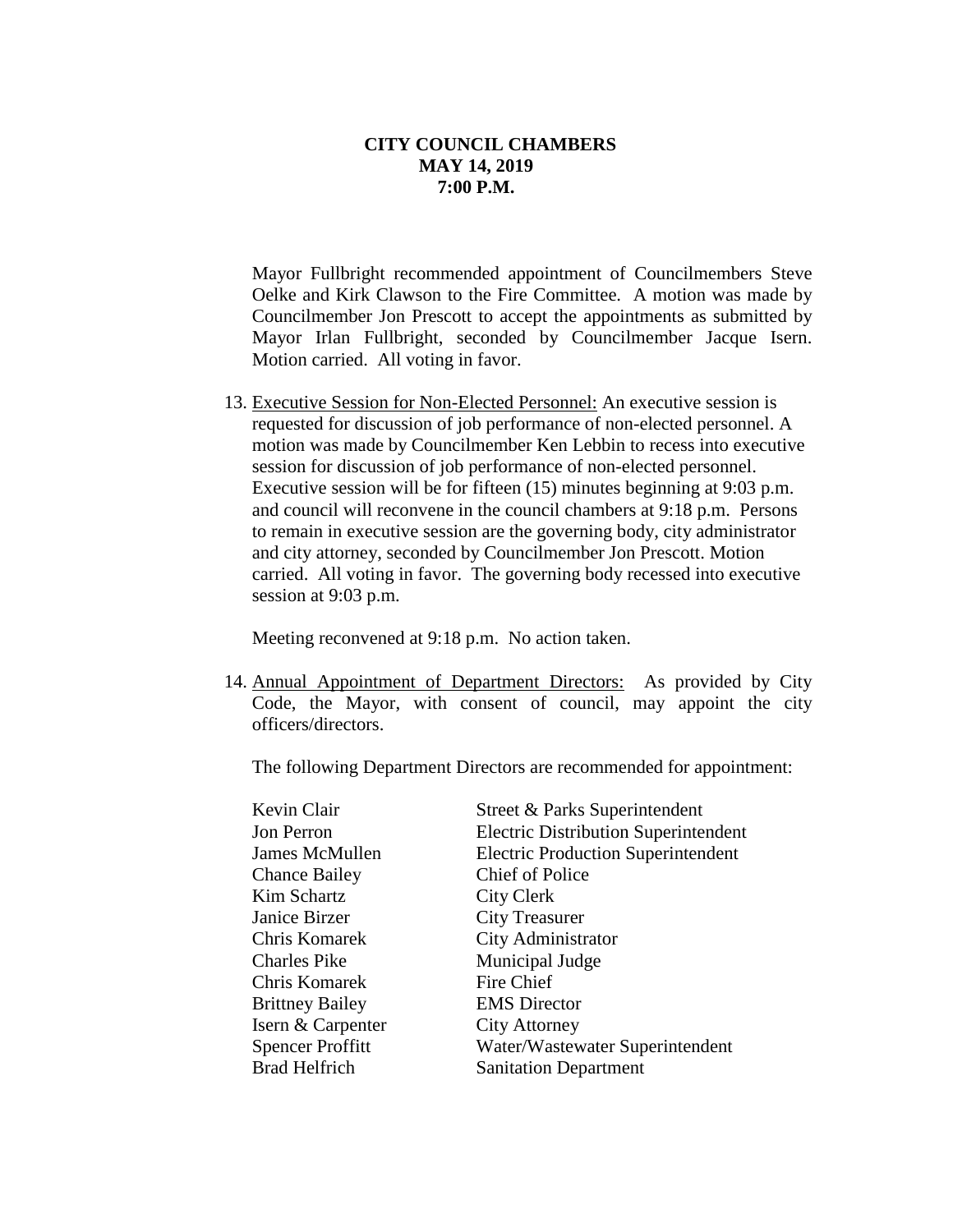A motion was made by Councilmember Jon Prescott to approve the annual appointment of Department Directors as presented above, seconded by Councilmember Steve Oelke. Motion carried. All voting in favor.

- 15. City Administrator Contract Review: After some discussion, a motion was made by Councilmember Jon Prescott to approve a \$.50 per hour increase in the City Administrator salary based on 2080 hours annually, seconded by Councilmember Kirk Clawson. Motion carried. All voting in favor.
- 16. Executive Session for Discussion of Property Acquisition: An executive session is requested for discussion of property acquisition. A motion was made by Councilmember Ken Lebbin to recess into executive session for the purpose of preliminary discussion of the acquisition of real property. Executive session will be for fifteen (15) minutes beginning at 9:30 p.m. and council will reconvene in the council chambers at 9:45 p.m. Persons to remain in executive session are the governing body, city administrator and city attorney, seconded by Councilmember Jon Prescott. Motion carried. All voting in favor. The governing body recessed into executive session at 9:30 p.m.

Meeting reconvened at 9:45 p.m. No action taken.

## H. **REPORTS**:

- 1. Municipal Court Report: Presented to Council was the Municipal Court Report for April, 2019.
- 2. Utilities Production Report: Presented to Council was the Utilities Production Report.
- 3. Staff Reports:
	- a) Staff reported there will be a Planning Commission meeting Tuesday, May  $21<sup>st</sup>$  at 7:00 p.m.
	- b) Staff reported the City-wide cleanup was successful.
	- c) Staff reported that Jon, Tyson, Cody and himself attended the KMU conference last week and it was a very good conference.
	- d) Staff reported city crews are working on getting the swimming pool ready for the season, mowing and continuing periodic generating training at the power plant. The police department is continuing to monitor tall grass and weeds and sending out weed notices accordingly.